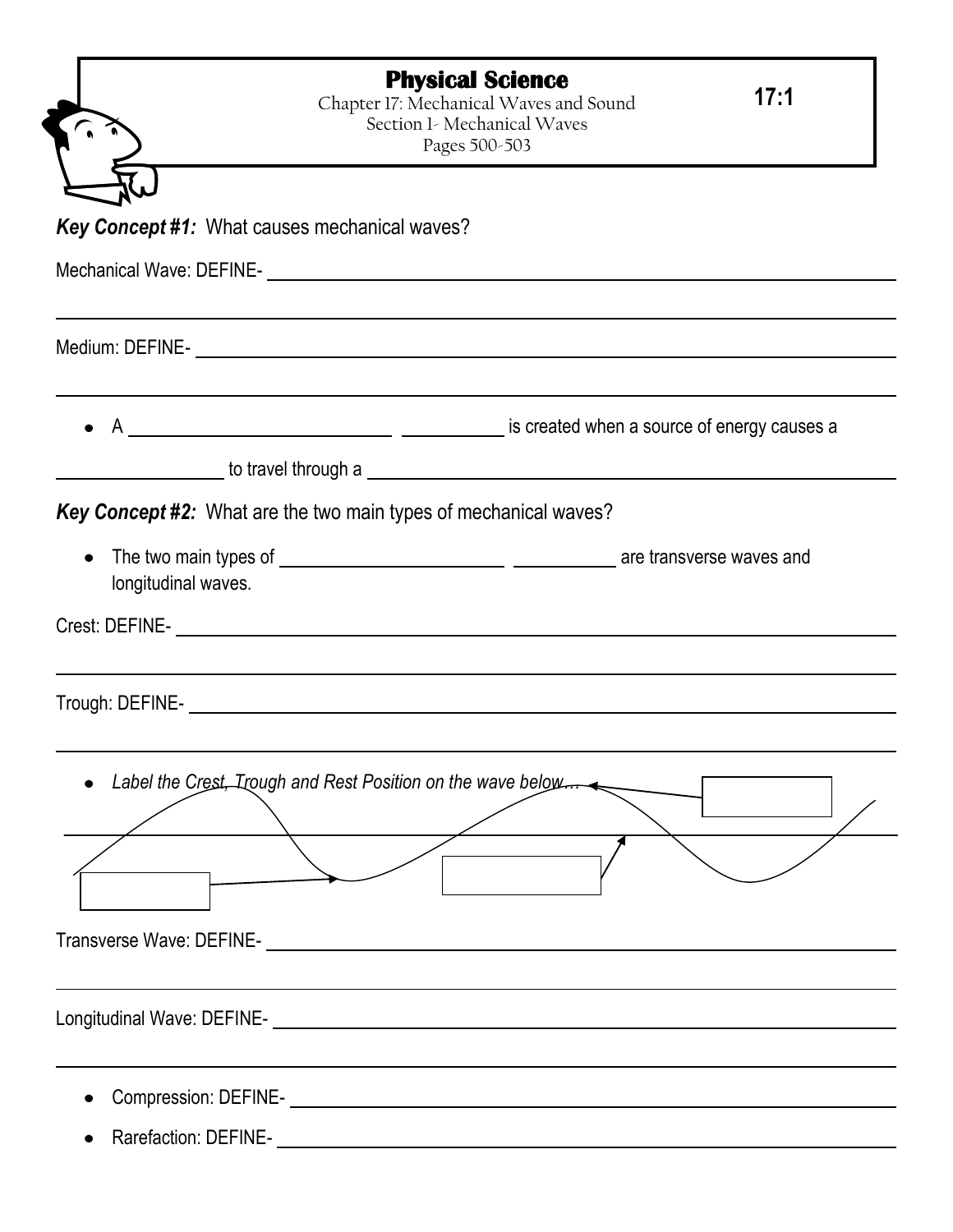|                                                      | <b>Physical Science</b><br>Chapter 17: Mechanical Waves and Sound<br>Section 2- Properties of Mechanical Waves<br>Pages 504-507 | 17:2            |
|------------------------------------------------------|---------------------------------------------------------------------------------------------------------------------------------|-----------------|
|                                                      |                                                                                                                                 |                 |
|                                                      | <b>Key Concept #1:</b> What determines the frequency of a wave?                                                                 |                 |
|                                                      |                                                                                                                                 |                 |
|                                                      | Hertz: DEFINE-                                                                                                                  |                 |
|                                                      |                                                                                                                                 |                 |
|                                                      | Key Concept #2: How are frequency, wavelength, and speed related?                                                               |                 |
| producing the wave.                                  |                                                                                                                                 |                 |
|                                                      | Wavelength: DEFNE-<br><u> Wavelength: DEFNE-</u>                                                                                |                 |
| $\bullet$                                            |                                                                                                                                 |                 |
|                                                      | <b>Key Concept #3:</b> How is the amplitude of a wave related to the wave's energy?                                             |                 |
| Amplitude: DEFINE-                                   |                                                                                                                                 |                 |
|                                                      |                                                                                                                                 | it's amplitude. |
| Label the wavelength and amplitude on the wave below |                                                                                                                                 |                 |
|                                                      |                                                                                                                                 |                 |
|                                                      |                                                                                                                                 |                 |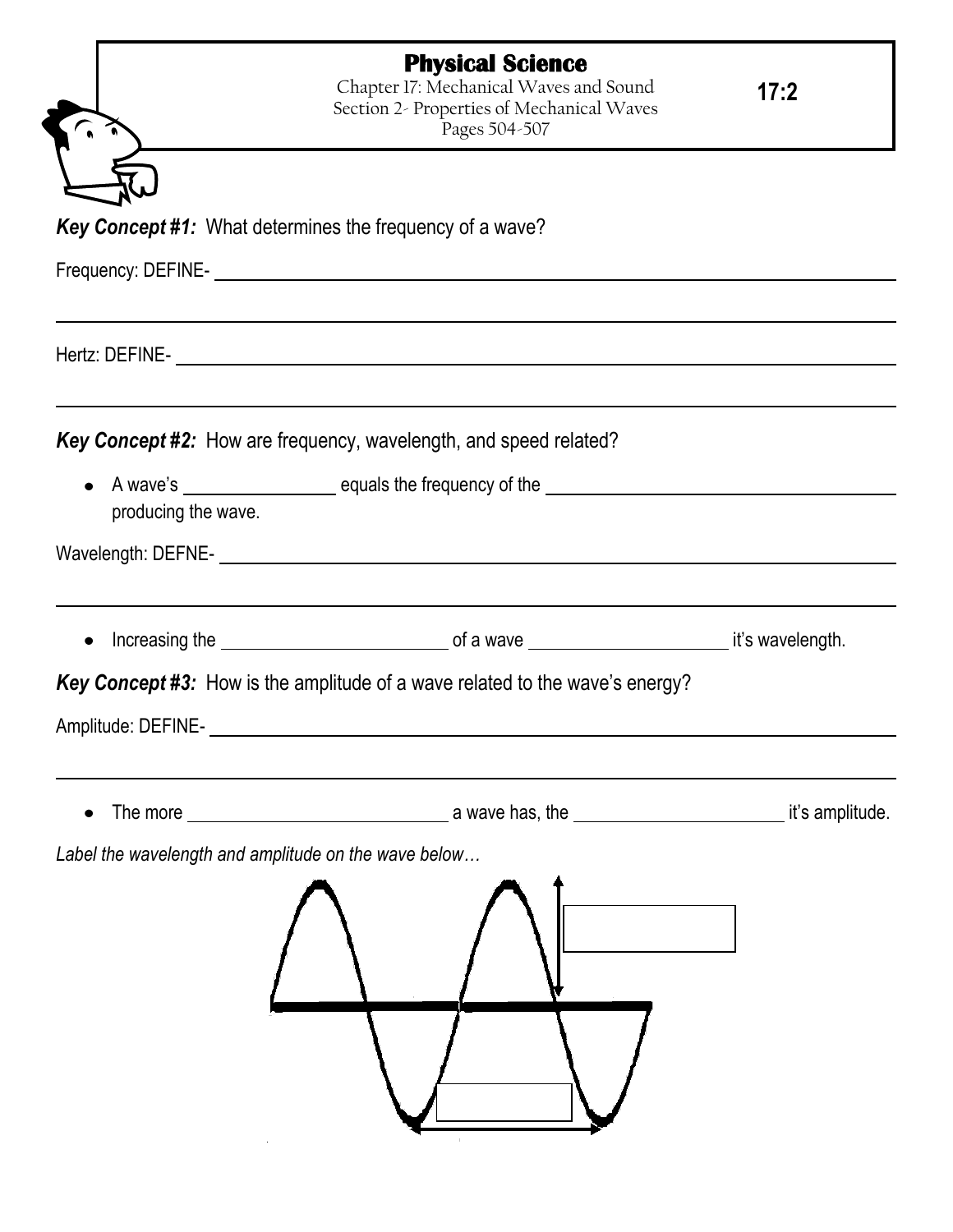|                                                           | <b>Physical Science</b><br>Chapter 17: Mechanical Waves and Sound<br>Section 3- Behavior of Waves<br>Pages 508-512                                                                                                                   | 17:3 |
|-----------------------------------------------------------|--------------------------------------------------------------------------------------------------------------------------------------------------------------------------------------------------------------------------------------|------|
|                                                           |                                                                                                                                                                                                                                      |      |
| <b>Key Concept #1:</b> How does reflection change a wave? |                                                                                                                                                                                                                                      |      |
|                                                           | Reflection: DEFINE- Letter and the contract of the contract of the contract of the contract of the contract of                                                                                                                       |      |
| $\bullet$                                                 |                                                                                                                                                                                                                                      |      |
|                                                           | the wave can be <u>expression and the set of the set of the set of the set of the set of the set of the set of the set of the set of the set of the set of the set of the set of the set of the set of the set of the set of the</u> |      |
|                                                           | <b>Key Concept #2:</b> What causes the refraction of a wave when it enters a new medium?                                                                                                                                             |      |
|                                                           |                                                                                                                                                                                                                                      |      |
|                                                           |                                                                                                                                                                                                                                      |      |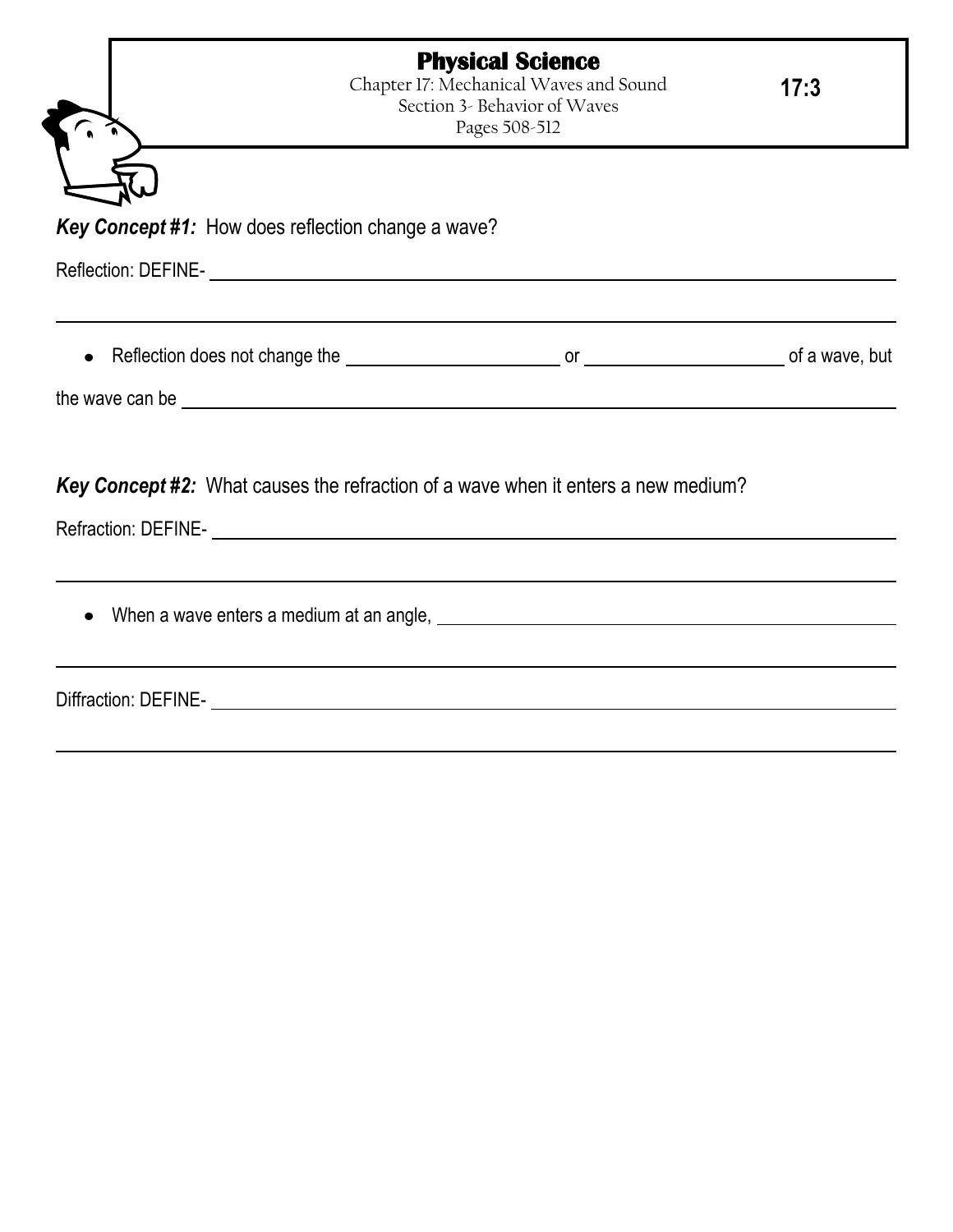| <b>Physical Science</b> |  |
|-------------------------|--|
|-------------------------|--|

Chapter 17: Mechanical Waves and Sound Section 4- Sound and Hearing Pages 514-521

**17:4**

*Key Concept #1:* What properties explain the behavior of sound?

Sound Waves: DEFINE-

Many behaviors of sound can be explained using a few properties--  $\frac{1}{1}$ ,  $\frac{1}{1}$ ,  $\frac{1}{1}$ ,  $\frac{1}{1}$ ,  $\frac{1}{1}$ ,  $\frac{1}{1}$ ,  $\frac{1}{1}$ ,  $\frac{1}{1}$ ,  $\frac{1}{1}$ ,  $\frac{1}{1}$ ,  $\frac{1}{1}$ ,  $\frac{1}{1}$ ,  $\frac{1}{1}$ ,  $\frac{1}{1}$ ,  $\$  $\bullet$ 

| <b></b><br>.<br>anc<br>anc<br>ano<br>. . |
|------------------------------------------|
|------------------------------------------|

| <b>Property of Sound</b> | <b>Description</b> |
|--------------------------|--------------------|
| Speed                    |                    |
| Intensity and Loudness   |                    |
| Frequency and Pitch      |                    |

Pitch: DEFINE-

## *Key Concept #3:* How does frequency of sound change for a moving source?

Doppler Effect: DEFINE-

• As a source of sound approaches, an observer hears a subsequently approached a series of the series of the series of the series of the series of the series of the series of the series of the series of the series of the s

• When the sound source moves away, the observer hears a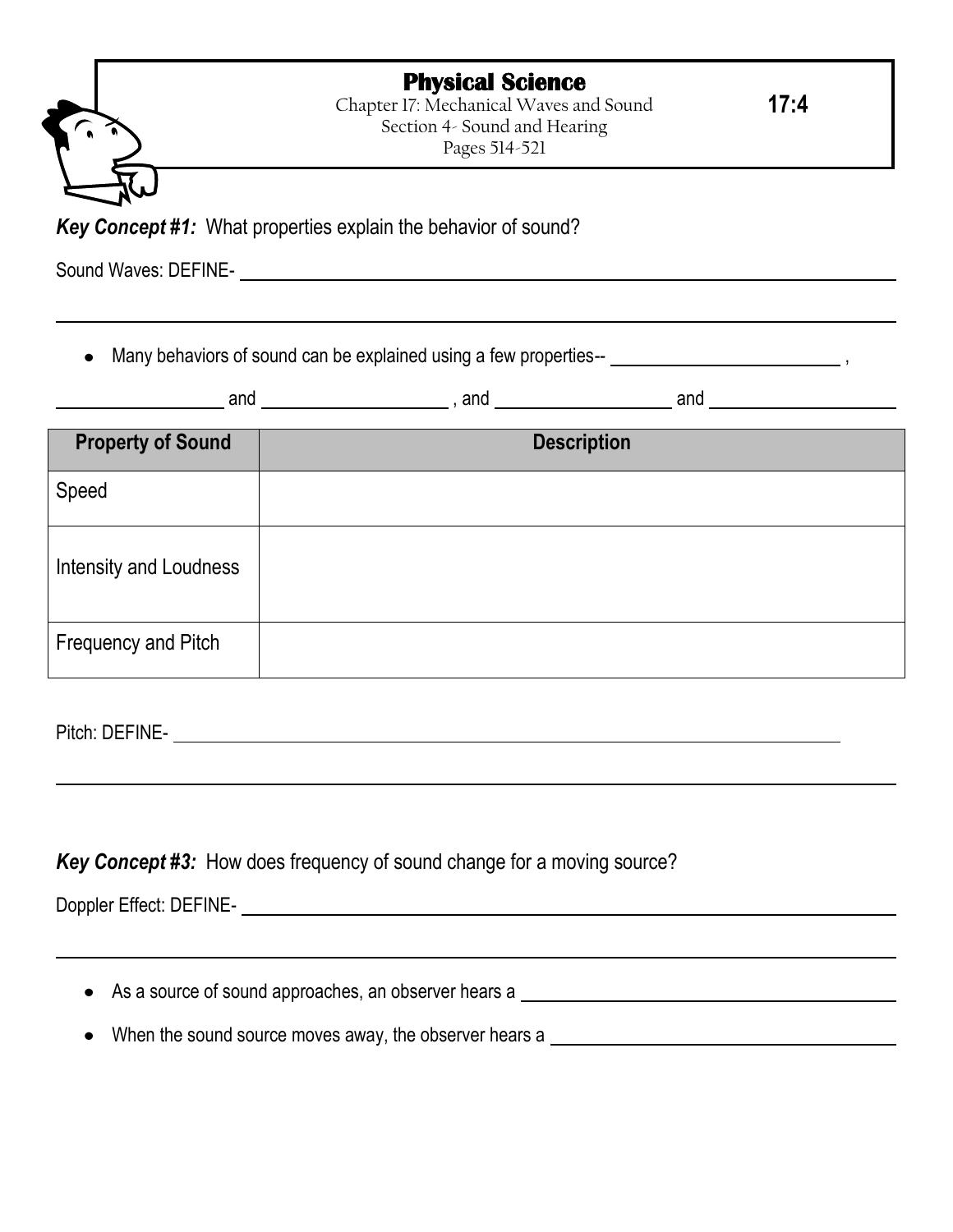## **Physical Science**

Chapter 18: The Electromagnetic Spectrum and Light Section 1- Electromagnetic Waves Pages 532-538

**18:1**

*Key Concept #1:* How are electromagnetic waves different from mechanical waves?

Electromagnetic Waves: DEFINE-

Electric Field: DEFINE-

Magnetic Field: DEFINE-

- Electromagnetic waves are produced example and the example of the example of  $\sim$  Electromagnetic waves are produced
- Electromagnetic waves can travel through a vacuum, **contract and the set of the set of the set of the set of the set of the set of the set of the set of the set of the set of the set of the set of the set of the set of the** matter.

## *Key Concept #2:* What is the maximum speed of light?

The speed of light in a vacuum (c) is

*Key Concept #3:* How do electromagnetic waves differ from one another?

Electromagnetic waves vary in and

*Key Concept #4:* What is the dual nature of electromagnetic radiation?

Electromagnetic radiation behaves sometimes like a and  $\bullet$ sometimes like **structures**  $\frac{1}{2}$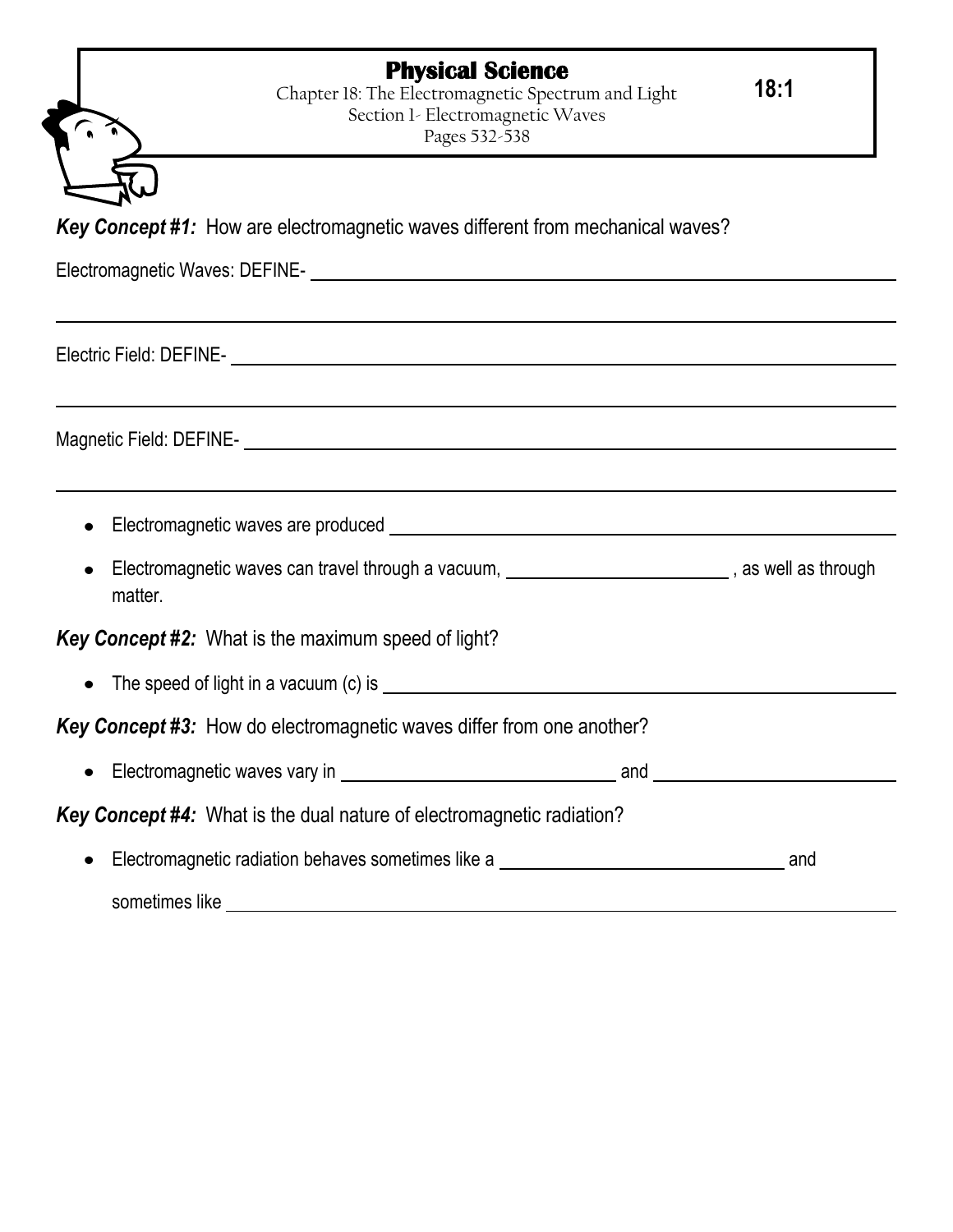|                                   | <b>Physical Science</b><br>Chapter 18: The Electromagnetic Spectrum and Light<br>Section 2- The Electromagnetic Spectrum<br>Pages 539-545 | 18:2 |
|-----------------------------------|-------------------------------------------------------------------------------------------------------------------------------------------|------|
|                                   |                                                                                                                                           |      |
|                                   | <b>Key Concept #1:</b> What waves are included in the electromagnetic spectrum?                                                           |      |
| Electromagnetic Spectrum: DEFINE- |                                                                                                                                           |      |
|                                   |                                                                                                                                           |      |
|                                   | and                                                                                                                                       |      |
|                                   |                                                                                                                                           |      |
|                                   |                                                                                                                                           |      |
|                                   | Key Concept #2: How is each type of electromagnetic wave used?                                                                            |      |

| <b>INGUIU VYAVUS</b><br>. |  |  |  |
|---------------------------|--|--|--|
|                           |  |  |  |
|                           |  |  |  |
|                           |  |  |  |

| <b>Electromagnetic Waves</b> | <b>Description</b> |
|------------------------------|--------------------|
| <b>Infrared Rays</b>         |                    |
|                              |                    |
| Visible Light                |                    |
|                              |                    |
| <b>UV Rays</b>               |                    |
|                              |                    |
| X-rays                       |                    |
|                              |                    |
| Gamma Rays                   |                    |
|                              |                    |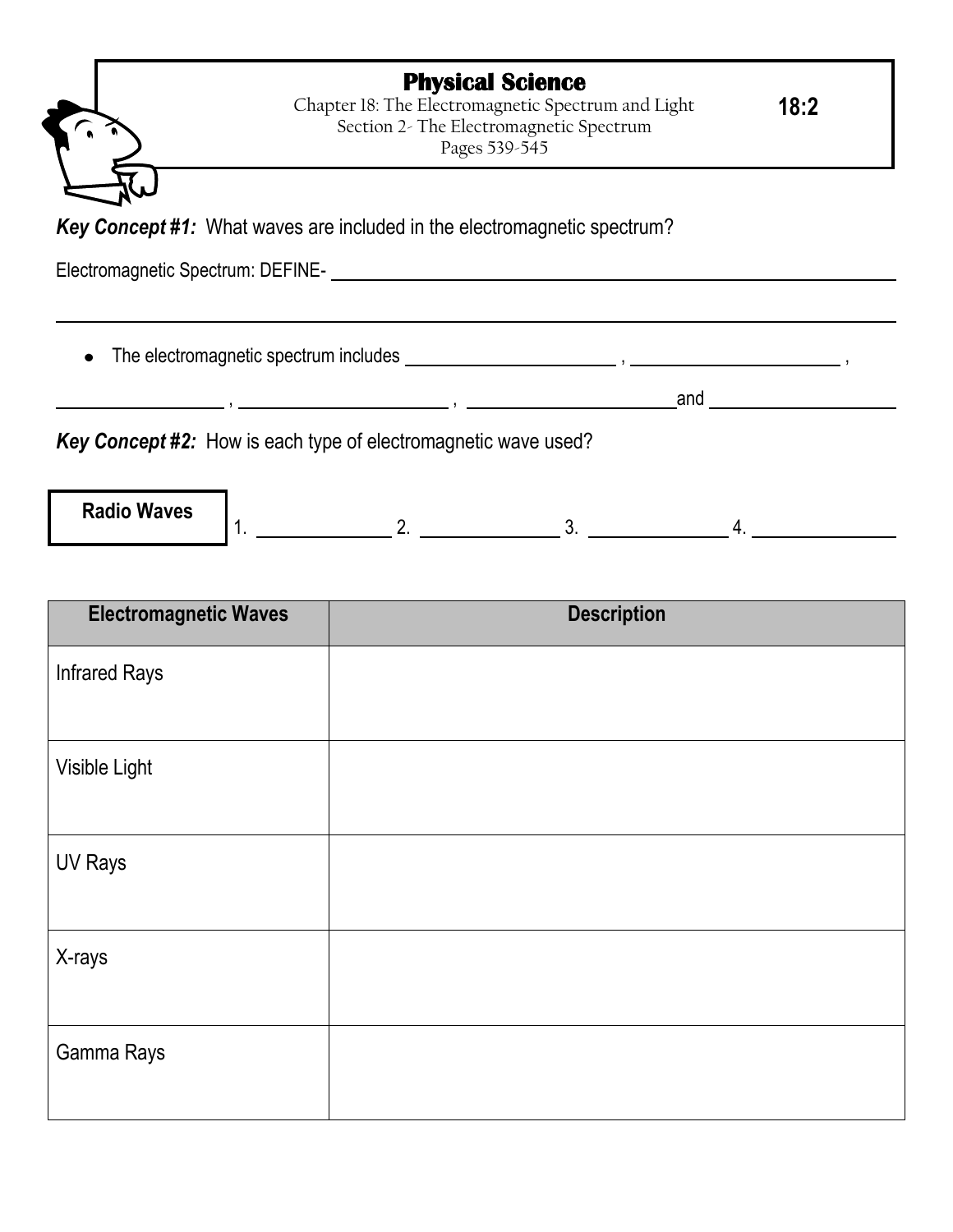| <b>Physical Science</b><br>Chapter 18: The Electromagnetic Spectrum and Light<br>Section 3- The Behavior of Light<br>Pages 546-549 | 18:3 |
|------------------------------------------------------------------------------------------------------------------------------------|------|
|                                                                                                                                    |      |
| Key Concept #1: What three types of materials affect the behavior of light?                                                        |      |
|                                                                                                                                    |      |
|                                                                                                                                    |      |
|                                                                                                                                    |      |
|                                                                                                                                    |      |
| <b>Key Concept #2:</b> How does light behave when it enters a new medium?                                                          |      |
|                                                                                                                                    |      |
|                                                                                                                                    |      |
| $or \fbox{---}$                                                                                                                    |      |
|                                                                                                                                    |      |